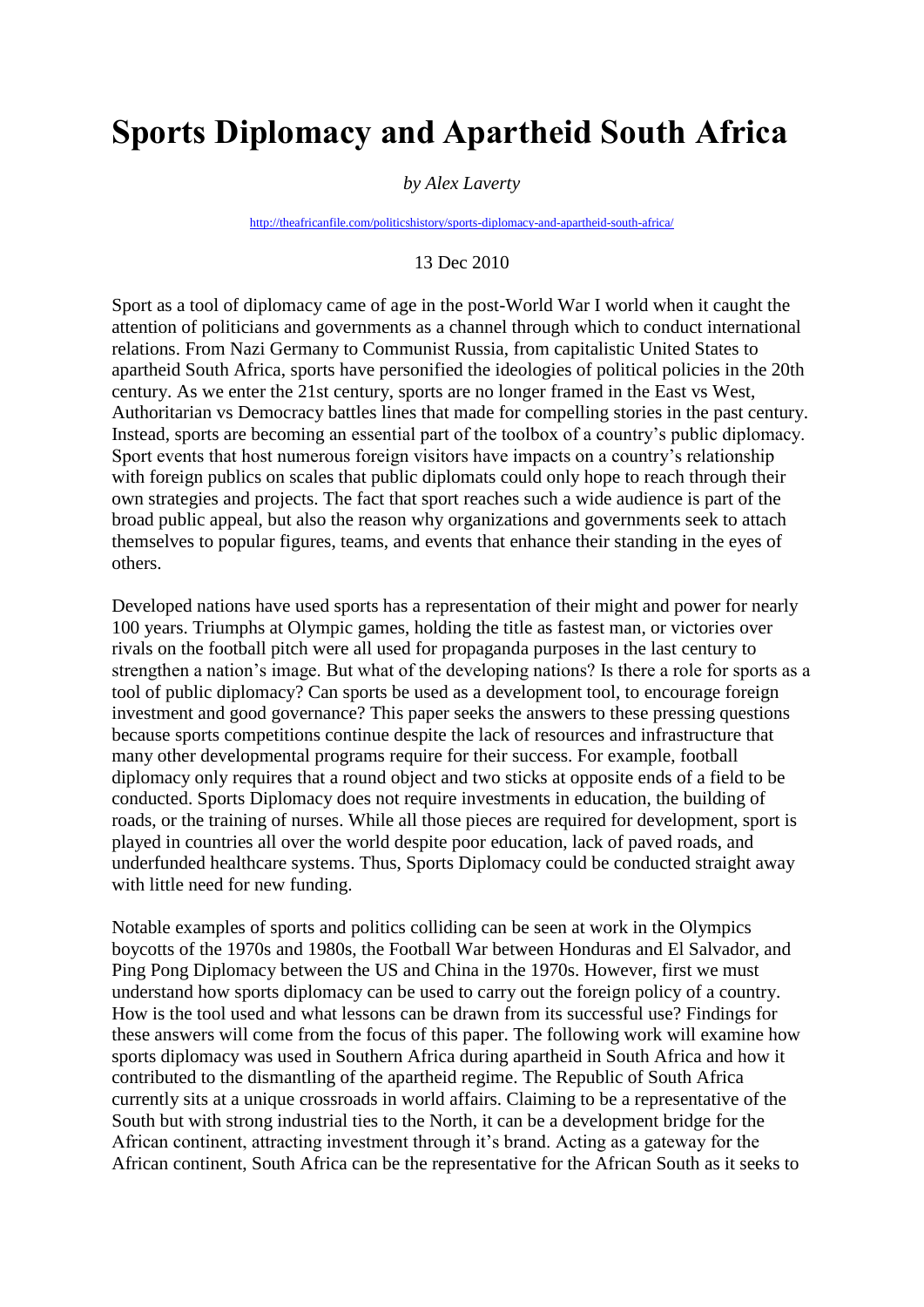accomplish foreign policy goals related to good governance and development. Understanding how South Africa can move forward with a sports public diplomacy strategy, we must examine its past and the first hand experience South Africans have with negative and positive Sports Diplomacy.

# Sports Diplomacy: A Brief History

A reading of the historiography of Sports Diplomacy generally finds agreement that sports and its usage in foreign policy originally stemmed from a nation building effort by individual countries to foster a sense of nation through competition against the 'other'. However, it was not until after the First World War, when national competitions came to be seen as the "arena of 'revenge'".

Pierre Arnaud contributes greatly to the historiography by presenting two ways of government interaction with sport and three ways for sports diplomacy to be used. He outlines an 'engaged' government, one that forms a 'sports policy' and actively uses it in the action taken by the foreign ministry. It would also give directives to national federations that are members in international sporting associations. Conversely, Arnaud shows the other form of engagement with sport would occur only in 'extraordinary circumstances' where a political crisis deems an escalation of pressure or retaliation against an opposing force. These events are numerous following 1919, and the first use where sports policy is demanded by public opinion occurs at meetings between the two warring sides of the Great War and thus force governments to act. With international sporting events making for attractive (and provocative) stories for newspapers to cover in the post-war years, the national character came to be seen on the line when rival countries met in the arena. Thus the fusion of sports and foreign policy began. Since then, sports have been used in political crisis between two states as a tool to meet a state's foreign policy objectives.

The first method is the use of sporting victories and triumphs as propaganda. Through the reinforcement of a positive image of "respect…, strength, and vitality" political regimes could gain legitimacy from athletic success. Second, the boycott, banning, or freezing of sports competitions between national teams could be used as a way of reprisal against an policy or regime that the sending country wished to impact. This action used the receiving country's public to pressure their government to change the offending domestic or foreign policy.

This can be seen as a preliminary level of the political foreign policy apparatus, obviously coming before economic and political sanctions, but we will see that used in concert negative sports diplomacy gains importance as a tool in foreign policy. Finally, popular discontent expressed in disorder and/or violence at a sporting event can showcase the 'anti' feelings, whether nationalistic or xenophobic, and can stem from political or sporting motives.

We will see the three uses of sport as described by Arnaud, propaganda, exclusion, and retaliation, be prominent during apartheid in South Africa and central to some organizations and countries dealings with the pariah state.

# Sports Diplomacy Usages

One deployment of sports diplomacy that is prominent in the history of the 20th century is the Summit Series between Canada and the Soviet Union in 1972. This came to be the prominent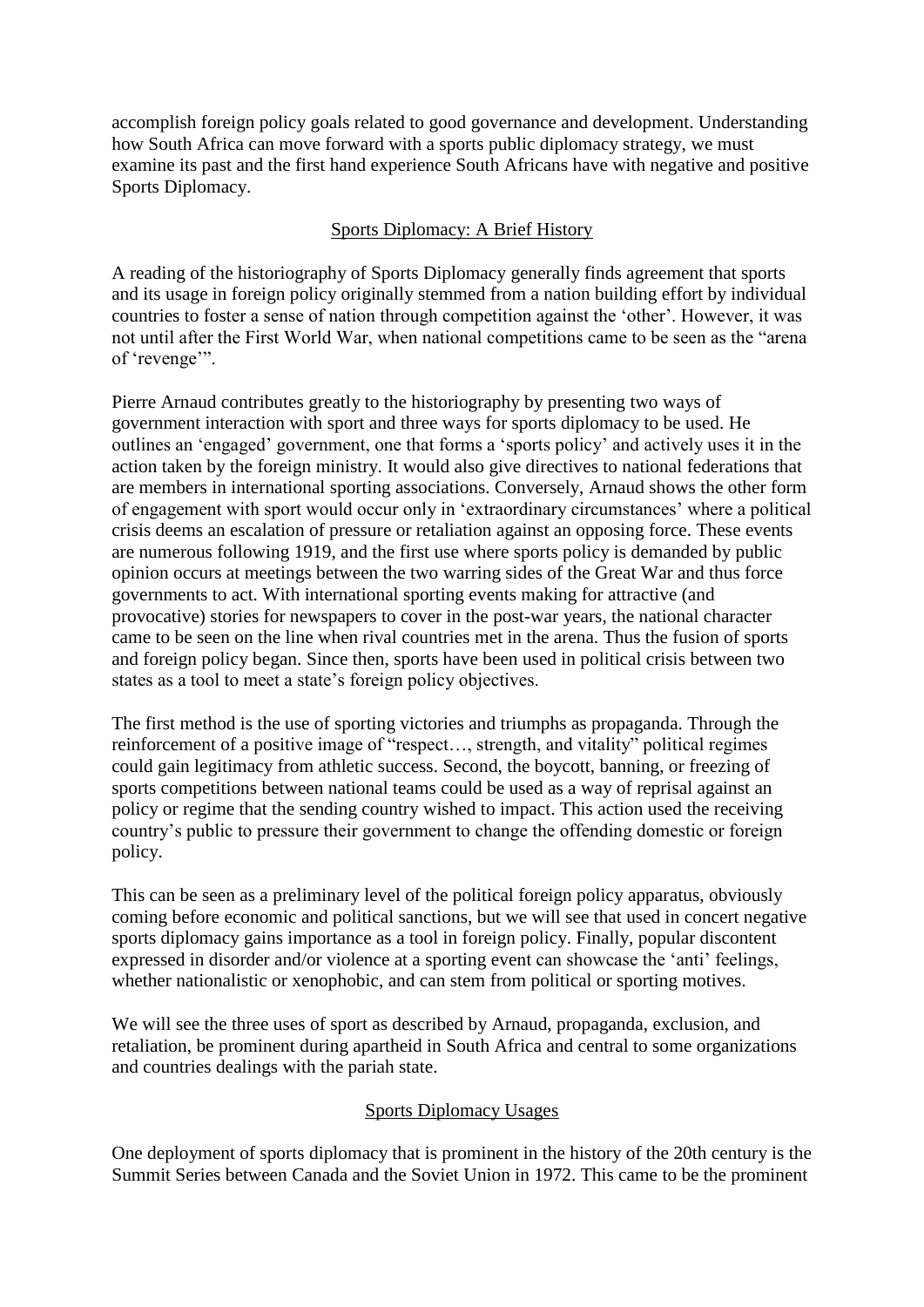feature of Canada's 'hockey diplomacy', as coined by Macintosh and Hawes in their review of Canadian public diplomacy through the use of sports. The development of hockey diplomacy was due to the downfall of the preeminence of Canadian hockey on the global stage. While the Canadian Government's Department of External Affairs was little concerned with the national team's wins and losses in international play, it was the *way* Canada was losing that brought government involvement.

Public concern about the state of hockey began with the Canadian's finish of second at the World Hockey Championship in 1954, behind the Soviet Union. When Canadian ambassadors began to write reports to the Department of External Affairs that relations with Nordic and Eastern European countries were deteriorating due to the "'brutish' and 'reprehensible' conduct of many Canadian hockey players", External Affairs took note, but had no plan of action.

Due to the link between hockey and Canada in many of these countries, the actions taken by the national team when they played these countries impacted the public perception these countries held about Canada and Canadians as a whole. When the Canadian Government finally became involved, the formation of Hockey Canada was the result. A non-profit organization, not directly linked with the government, Hockey Canada was charged with developing and managing the national hockey team of Canada.

As diplomatic relations with the Soviet Union warmed, the idea of a sports exchange was discussed during meetings between the two governments. The bond that both countries shared due to hockey was seen as a way to strengthen mutual ties, and thus sustain the foundations created through economic and political protocols. The 1972 Canada-Soviet Hockey Series, referred to in popular culture as the Summit Series, was the result of these discussions. The announcement was greeted with joy in Canada, and the media proclaimed that the series was a way for Canada to regain its mantel as the dominant force in international hockey. Thus the reputation of the nation was on the line in this sporting event.

When Canada won the series with a goal in the last minute of play in the eighth and final game, held in Moscow, the Series immediately entered Canadian sports lore, and to this day is still regarded as a landmark in Canadian cultural history. However, the lessons for public diplomats today are of greater significance. Before this time, the link between sport and foreign relations was little understood, as seen by External Affair's belated response to their ambassador's warnings about the tarnishing of the nation's brand. The series fully exposed the enormous potential in sports diplomacy, not just in North America, but also in the Scandinavian countries who had watched the Summit Series with interest. The series had also captured the interest and passion of Canadians and the media. Sport began to be seen as a novel tool for diplomacy. However, the next two decades saw sport be used to make overt political statements in the form of boycotts and threats of boycotts. Hockey diplomacy as cultural exchange was thus ahead of its time in terms of being part of the public diplomacy tool box, and sport was to become more intwined with politics in other nations over the next 20 years.

In terms of government changes, the Summit Series led to the creation of a desk officer in External Affairs at the International Sports Relations desk, to "formalize the department's bureaucratic involvement in sport". However, the usage of sport in Canadian diplomacy was concentrated on preventing boycotts of the Montreal Olympics (unsuccessfully) and of the Commonwealth Games in Edmonton (successfully). It was not until 1987 when the Secretary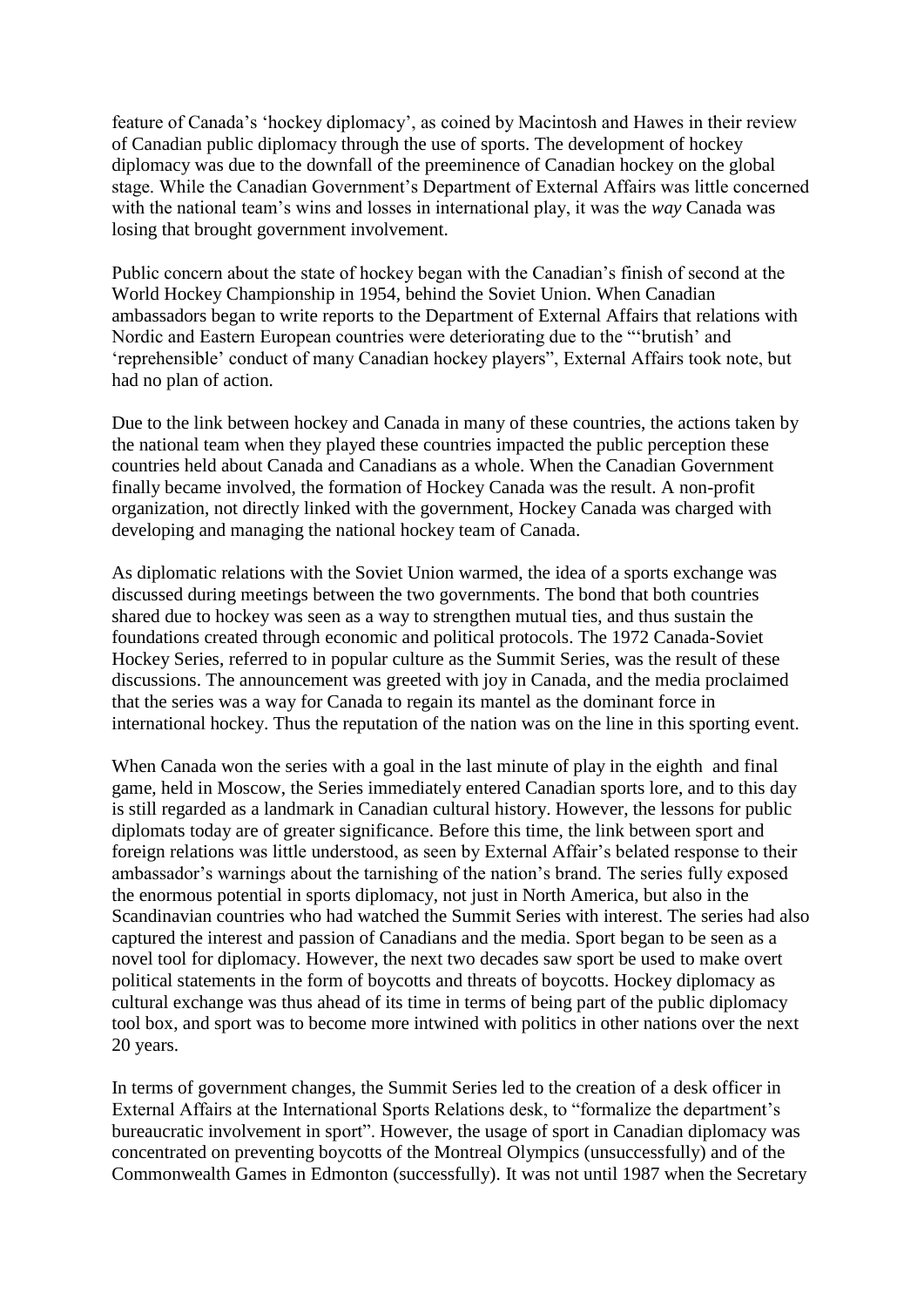of State for External Affairs announced that sport would be a greater part of Canada's branding abroad and a larger part in the country's foreign relations.

Negative Sports Diplomacy attracted wide scale coverage in the form of the Olympic Games boycotts of the 20th Century:

- $\bullet$ o 1976 by black African countries to rebuke New Zealand's continued sporting ties with South Africa
- o 1980 by Western aligned countries protesting the Soviet Union's invasion of Afghanistan
- o 1984 by the Soviet bloc in retaliation

Despite the media attention paid to these boycotts, for the United States, its first experience with sports diplomacy was a smaller scale event that former US President Nixon called "the week that changed the world". This week became the most famous use of sports diplomacy, which came in the form of a visit by a ping pong team to a Cold War rival.

Following an invitation from the Chinese ping pong team at a Japanese tournament, the American ping pong team became the first Americans invited to China since the communist takeover in 1949. In the spring of 1972, with international media (including five Americans) reporting their every move and interaction while in China, there was a notable thaw in relations between the two countries. On the day the Americans were received at a banquet in the Great Hall of the People and toasted by the Chinese Premier Chou En-lai, the United States announced that the 20-year trade embargo with China would be removed. The Premier was quoted as saying, "Never before in history has a sport been used so effectively as a tool of international diplomacy."

# Usage of Mega Sporting Events for Public Diplomacy

While the modern Olympics served as a way to bring world nations together through international sport competition, the Berlin Olympics served as a blueprint for propaganda usage of future sporting events. The build up to the games caused greatly controversy once Hitler came to power as the Weimar Republic with Brüning as Chancellor had been in power when the games were awarded. The Germans then went on to use the games as a publicity show for National Socialism. Despite all the doubts and accusations of discrimination in the lead up to the games, when visiting dignitaries were entertained at the Berlin opera held at the Pergamon Museum, with a exemplary collection of Hellenistic art, and followed by wining and dining by Joseph Goebbels, Minister of Propaganda, they took away a "vague impression that National Socialism was not as dreadful as they had thought". Though Jesse Owens subsequently stole the spotlight and seemingly the storyline of the superiority of the Ayran race, the treatment given by the German media and propaganda offices of Owens' success was surprisingly unbiased and was in fact a deliberate policy of the Ministry of Propaganda to not offend black athletes at the game. German historian, Hans Joachim Teichler, notes that there was a suspension, temporarily, of core ideology of National Socialism. Ironically, Owens was profiled extensively in the Ministry's film chronicling the games despite protests from Goebbels, while in the most liberal newspaper in the American South no photographs of Owens or other black athletes were published. Thus, the great extent that Nazi Germany went to suppress their discriminatory ideology was directly for public diplomacy, or propaganda.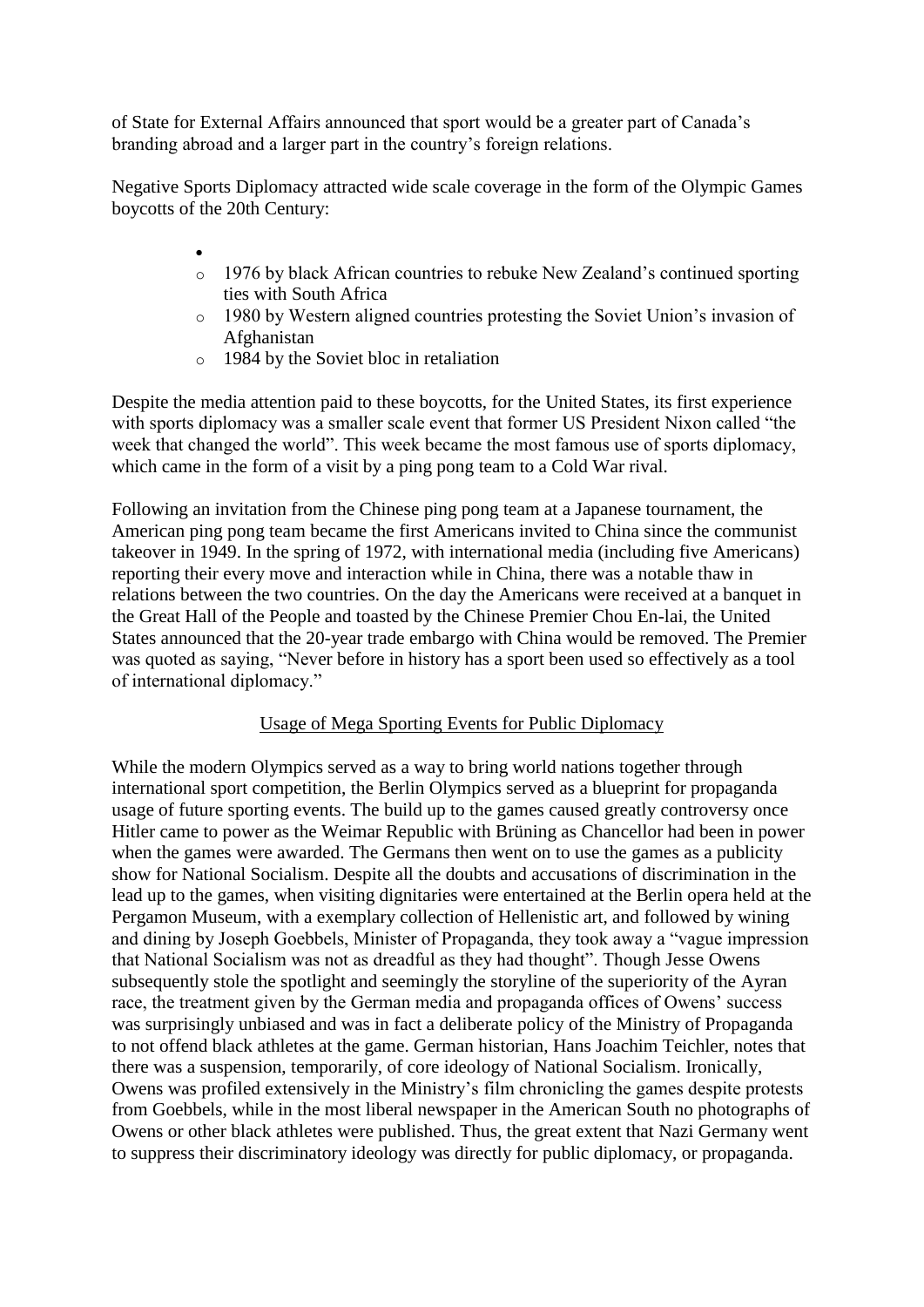More recently at the beginning of the millennium, Japan and South Korea hosted the FIFA World Cup in 2002. Victor Cha explains that the desire to host sporting events has long been viewed as the validation of the development of Asian countries. This began with Japan's announcement of itself as a world player with the 1964 Olympics and South Korea following suit 24 years later with it's own Olympiad. China continued this in 2008 with it's extravagant hosting of the Olympic Games. The FIFA World Cup was co-hosted between Japan and Korea despite a vigorous and often terse campaign by each country to be the sole host. FIFA compromised in it's awarding of co-hosting responsibilities to both nations to avoid straining relations with the losing country. Cha concludes that the outcome of the FIFA World Cup on Japanese-Korean relations was null, but that luster had been added to the games due to both countries already being at a level of modernity that allowed them to show off their democratic, tech-savvy, and globalized societies. The perception of Japanese-Korean cooperation to host a success tournament overshadowed the lack of real change in the diplomatic relationships between the two countries.

Mega sporting events as a tool of a nation's public diplomacy are not just the purview of sporting associations and the desire to host is beginning to grow in popularity as nations see that the ideological battles of the Cold War fought through megaevents can now be used in the 21st century to promote a country's brand and thus encourage further engagement, often in the form of economic benefits, through participation and hosting of mega sporting events.

### African Sports Diplomacy

Of the many images of African sport there are many instances of brand creation through sporting figures and achievements, but the instance of traditional diplomacy using sports does immediately spring to mind when thinking of Africa. However, Tanzania provides us an excellent case to examine as the newly liberated country used sport in policy implementation. Both domestically and externally, the socialist state that the ruling power sought to create in the East African nation used sport to unify its population and target objectives abroad. Tanzania used many measures to support other liberation movements on the continent, through economic sanctions, aid to liberation movements and even direct military involvement. The use of international organizations such as the United Nations and Organization of African Unity also played a part in Tanzania's goal of political liberation in southern Africa, notably in apartheid South Africa and Rhodesia.

The use of sport internationally as a policy tool originates in local diplomacy first between Tanganyika and Zanzibar before the union between the two that formed Tanzania. Two sports clubs had developed in parallel to one another in the inter-war years, one in Dar es Salaam and the other on the islands of Zanzibar. It was during these formative years that exchanges between the two clubs began to take place. It was these cultural exchanges that involved initially football teams from each club and eventually these exchanges evolved into annual broad-sport festivals between the islands and the mainland. As these ties developed, politicians came to handle these exchanges to ensure their continuation when funding became a hinderance. As the links between ruling parties and their respective sports clubs developed, the exchanges through sports came to represent the strengthening ties between the two liberation movements of each country. Governments sought to "create a temporary sense of togetherness and… [these] governments … see this as an important reason for supporting sport."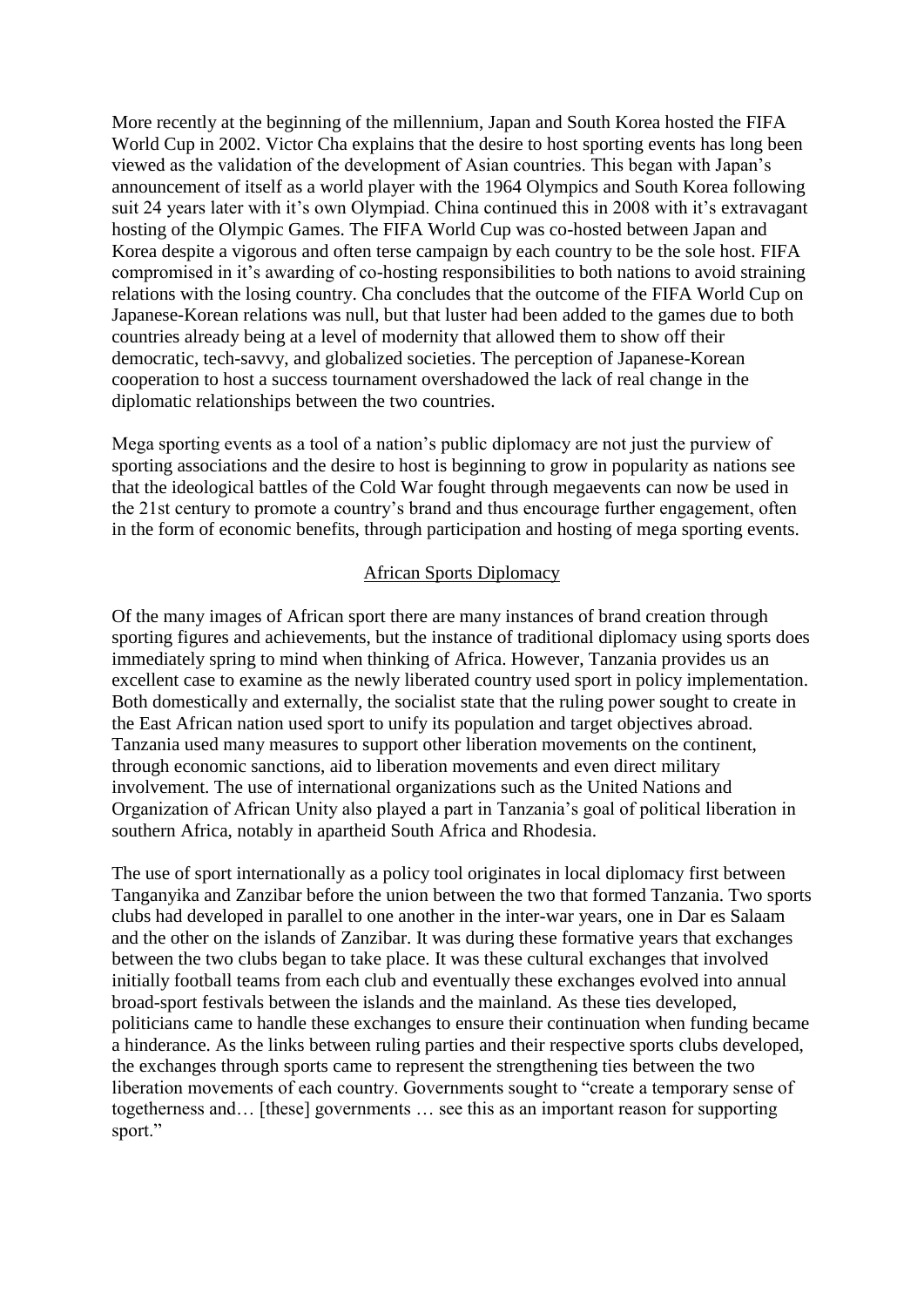Though Tanzania was a new participant on the world stage in 1964, and thus played no part in excluding South Africa from the Tokyo Games, when South Africa was allowed to participate at the 1968 Games in Mexico, Tanzania was part of the strong reaction against the International Olympic Committee's (IOC) decision, and withdrew from the Olympics in protest. They resubmitted their application once South Africa was again barred. Tanzania then turned their sights on excluding Rhodesia from the 1972 Olympic Games in Munich. While Rhodesia had participated in the 1964 Games under the Union Jack, the Universal Declaration of Independence (UDI) came the following year and led to a UN resolution, which allowed Mexico to legally bar Rhodesia from participating. When Rhodesia sought to participate in Munich under '1964 conditions' the IOC reacted positively as this was viewed by some African nations as a repudiation of the UDI. Tanzania protested Rhodesia's inclusion and again removed their athletes from participating. Other African nations joined Tanzania, and when the UN Secretary General intervened and alerted the German government that Rhodesia's participation would violate the UN resolution, the IOC reversed its position and barred Rhodesian involvement. With it's success in building coalitions and solidarity with other nations in organizing sports boycotts, Tanzania took the lead of the black African boycott of the Montreal Games in 1976 in protest of New Zealand's continued sporting relationship with apartheid South Africa.

Not only was Tanzania effective in using sport as a negative diplomatic tool, it also used sport positively, to foster and promote African unity among the newly independent nations on the continent. Regional and continental competitions such as the East and Central Africa Challenge Cup, the All Africa Cup of Nations, and the All Africa Games saw Tanzania as one of the most prominent supporters of these tournaments, and helped create the belief that these competitions brought Africans together in harmony. Not surprisingly, political policies that brought disagreement between nations often led to the interruption of sporting ties and when sporting competitions led to confrontations on the pitch, this could also translate to the cooling of relations (like what was seen between Scandinavian countries and Canada). A fight which erupted during a football match between Tanzania and Mozambique to celebrate the Lusophone country's independence, led to sporting and political links deteriorating despite close political ties before the match. Thus, the inherent competitive nature of sport can backfire on politicians who seek to use sports as policy implementation. However, the success that Tanzania had in using sport in its Front Line policy against Rhodesia and South Africa should serve as examples of how the negative use of sport can impact policy. We will see later in the paper that the loss of sporting links for South Africans played a significant part in the pressure brought down on the Apartheid regime.

#### Apartheid and Sport

Apartheid South Africa is a well researched entity and how apartheid reached into every aspect of life is generally accepted as one of the most penetrative political policies of the 20th century. The Dönges Declaration, by Minister of the Interior Dr. TE Dönges, spelled out sport policy under apartheid: it was to be conducted in accordance with the principle of 'separate development', meaning apartheid. Internally, sport as it fit into South African culture and the struggle can be divided into two reasons for importance. First, the state used sport to promote superficial change in South Africa to the rest of the world. Second, the struggle for equal rights incorporated sport as a central theme because of it's predominant place in South African culture. To understand how sport and apartheid functioned, we must briefly examine the two opposing forces in the country and their respective popular sports: for blacks, football, for whites, rugby.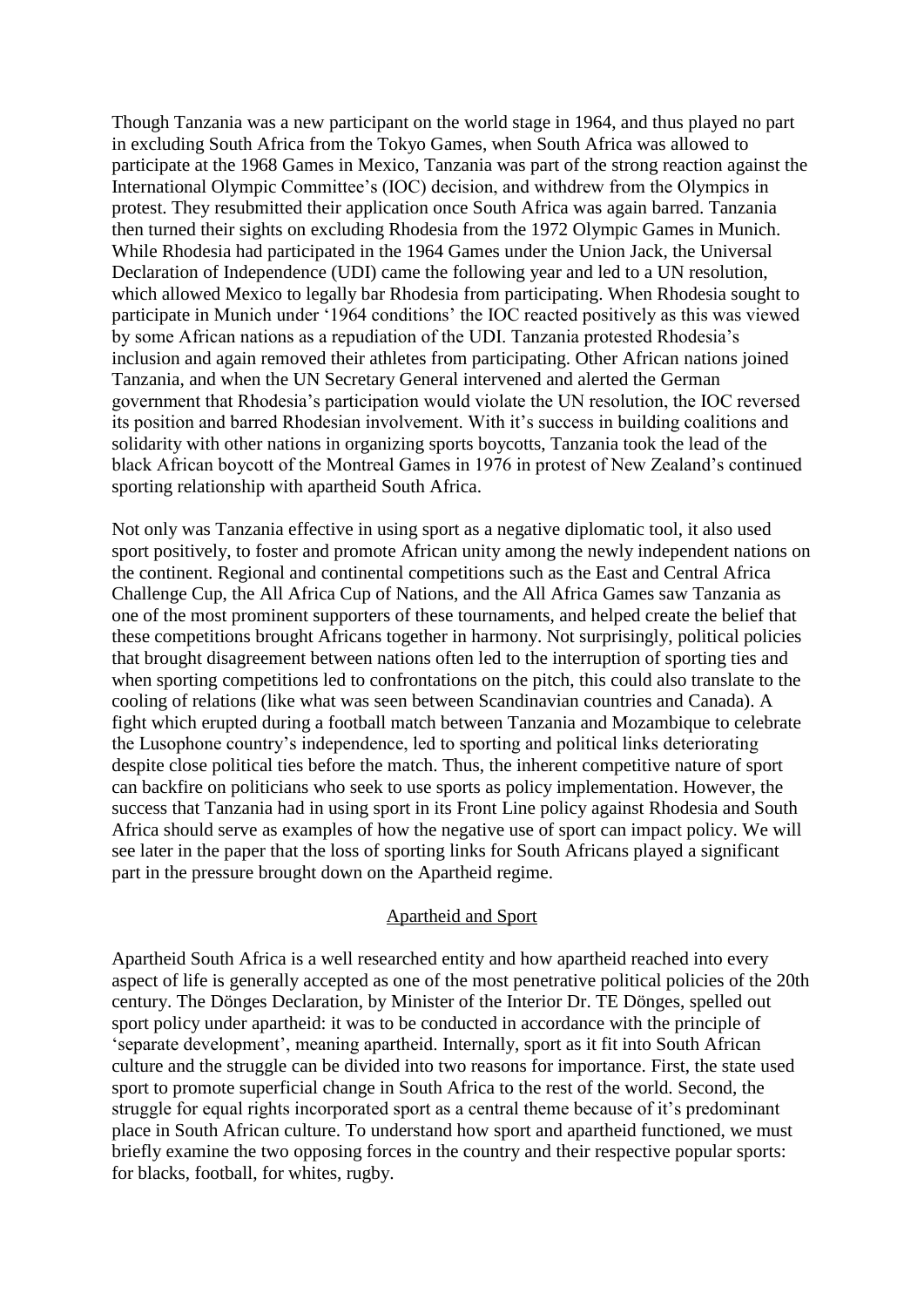The emergence of football post World War II as the "leviathan of black sport" meant that the liberation movement would be inevitably linked to football in South Africa. The political mobilization and mounting government repression as a response began as football took hold across the country. The diffusion of soccer around Southern Africa meant that the social meetings that took place at matches could be used by the liberation movements to convey ideas. This social gathering took on new meaning when football was the last refuge of mass gathering during institutionalized apartheid. The flow of ideas back and forth between sport and struggle politics can be seen in the proliferation of local sporting clubs in response to the nationalist polices promoted by black liberation groups. Non-racial sport associations arose at the same time as non-racial anti-apartheid movements began. The earliest prominent crossover between black football organizations and politics was the appointment of Albert Luthuli, the former head of the the Natal Inter-Race Soccer Board to the head of the ANC in 1952. Luthuli saw the possibilities soccer gave in terms of political and community mobilization. In Luthuli's autobiography he writes, "I think what has attracted me as much as the game has been the opportunity to meet all sorts of people, from the loftiest to the most disreputable". Though there is no evidence to connect the two, in the same year that Luthuli joined the ANC, 1944, the first football match with political implications took place and was used to raise funds for the ANC.

The community connections that football could create in response to apartheid are best seen in the example of the community of Mangaung in Bloemfontein in the 1960s. After the community was denied use of the sporting grounds for the local soccer association, the community decided to stage their matches on open field that they cleared and leveled for their use. In response, the city council sent their bulldozers to the site to foul the pitch after the end of each week. Every Saturday morning the community would come together to clean and level the pitch so it was ready for that day's matches.

The links that soccer created to the outside world are also of interest, because the first international visit by a delegation to address apartheid related issues was the 1956 FIFA commission of inquiry. Their findings that the representation of South Africans in the national football association was not all inclusive led to the eventual suspension of South African soccer from FIFA in 1961, the first international sanction of the apartheid regime.

With the first international rugby tour by South Africa in 1906, white South Africa had their international representative: the Springboks. The name was given to the South African team during the tests in England that year and so was born the most visible face of Afrikanerdom. The study of sport development, both soccer and rugby take up numerous books and scholarly articles on South Africa. The reason behind this interest is because unlike other white settler populations of the British Empire such as Australia and North America, white Europeans did not come to be the majority population in South Africa. Thus surrounded by the black masses, white South Africans attached themselves to those traditions of culture that represented their society. Though white British settler populations were generally 'sports mad', South Africa stood out with their subsequent success on the rugby pitch. With rugby playing a vital part in the construction of male identity, and as a result, national identity, rugby has a special significance in the cultural of South Africa.

For an understanding of what sporting sanctions meant for white South Africa, a comprehension of the importance of sport is needed. Some scholars call rugby 'the Chosen Sport of a Chosen People', which is an adapt description not only because of the religiouslike support it engendered among Afrikaners, but also the importance the sport played in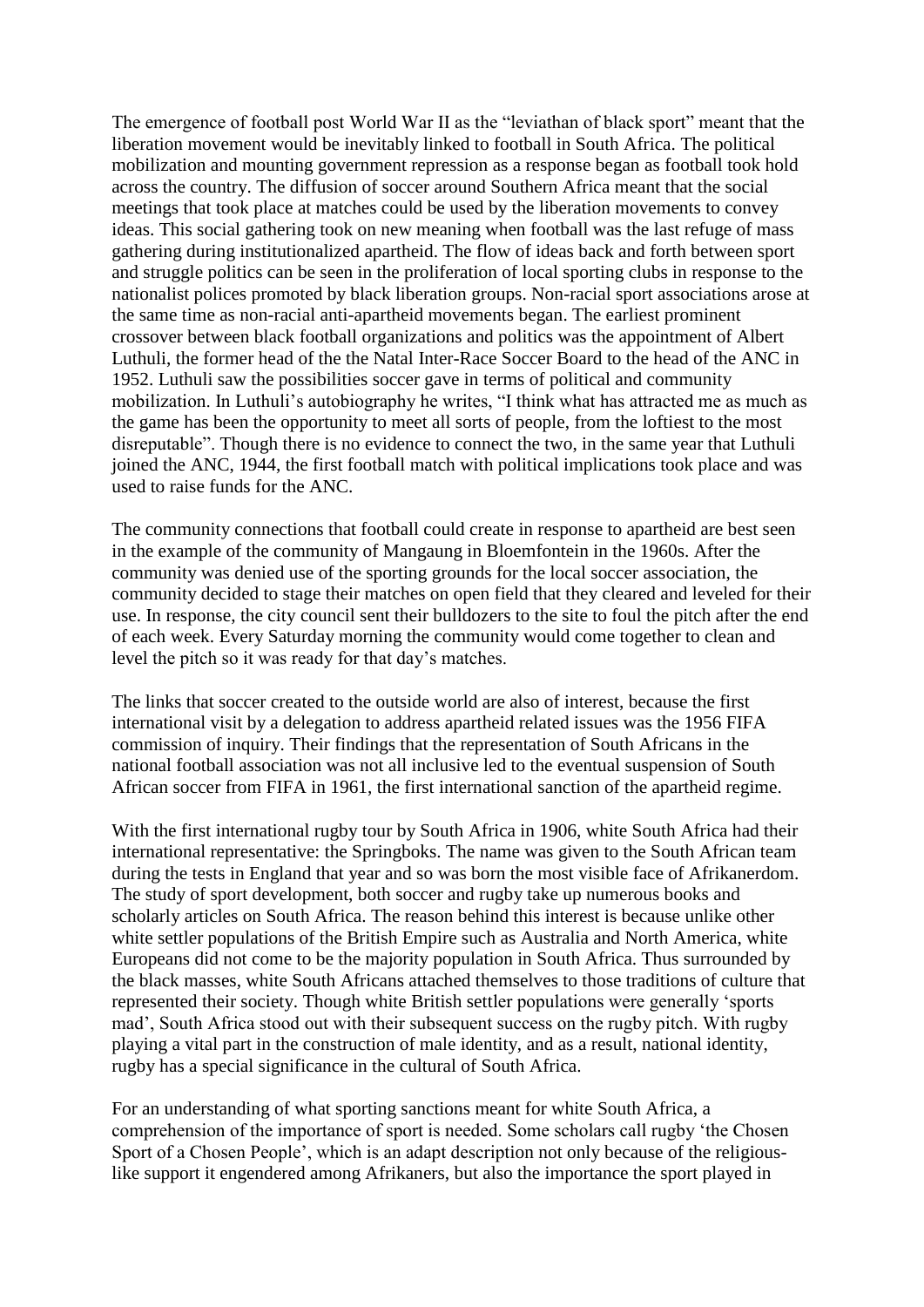society. The overt skills required to be a good rugby player, strength and determination, were synonymous with the history of the Afrikaner and The Great Trek from the Cape to the interior that Afrikanerdom had undertaken in the 1830s. The link between sporting superiority and white South African culture spread to the social relationship between blacks and white, where rugby represented the dominance of the white minority.

The connection between Afrikaners and rugby meant that the suspension from FIFA in 1961 and the exclusion from the 1964 Tokyo Olympics had little impact on white South Africa. It was explained away as a communist plot engineered by developing nations and the Eastern European bloc. In fact, rugby links between England and New Zealand continued to the end of the decade until the anti-apartheid movement targeted both countries with protests. South Africa even changed sporting policy under a new Prime Minister in order to sustain these traditional links in the 1970s, when it was announced that South Africa would have only one team from the Republic be its representative abroad per IOC requirements (before this South Africa had white, black, coloured, and Indian 'national teams'). The policy also stated that South Africa would not dictate the ethnic make up of foreign teams visiting South Africa. This would not win IOC re-admittance and cricket links were also severed by 1970. The white minority's importance of using sport to show the world that change was underway is significant in that it shows us what the Afrikaner government and its citizens valued as the national brand.

However, the facade put up by Pretoria did not fool anyone. The United Kingdom's Prime Minister at the time summed it up when responding to South Africa banning of the tour by the English cricket team because it contained a coloured person (ironically a coloured from South Africa, Basil D'Oliveira). Harold Wilson described the new sentiment: "Once the South Africans had said that they were not taking a player [d'Oliveira] we wanted to send, I would have rather thought that put them beyond the pale of civilized cricket".

The last tour by the Springboks in Australia took place in 1971, but it was the infamous tour of New Zealand in 1981, the first to be broadcast in South Africa, where demonstrations on unseen levels took place. This led to the full isolation of rugby South Africa, and sport in totality, but more importantly it brought home images of the anti-apartheid movement to white South Africans in stark detail. The fact that South Africa had now been cut off by its traditional, white, allies caused ramifications and eventually a change in policy. Deep divisions in the ruling National Party (NP) had begun to surface with the first change in sporting policy in 1967. It caused the government to call early elections in 1970 to head off the right wing part of the NP that had seceded in protest. The next significant fissure in the NP coincidentally occurs after the New Zealand tour when the state president, PW Botha, proposed a Tricameral parliament to give representation to Coloureds and Indians.

While it would be too simple and narrow-minded to say that sporting, and in particular rugby, incidents caused the change in NP policy, the coincidence of the timing of two majors policy changes in Apartheid framework cannot be overlooked. It would be justified to say that sporting policy was impacted by rugby's links and their deterioration abroad, but the fact that rugby was seen as the last bastion of 'civilization' by conservative white South Africa made it very difficult to implement changes that would bring about reintegration. This place in limbo realistically had only one solution: the dismantling of apartheid.

## Sports Diplomacy in the Anti-Apartheid Movement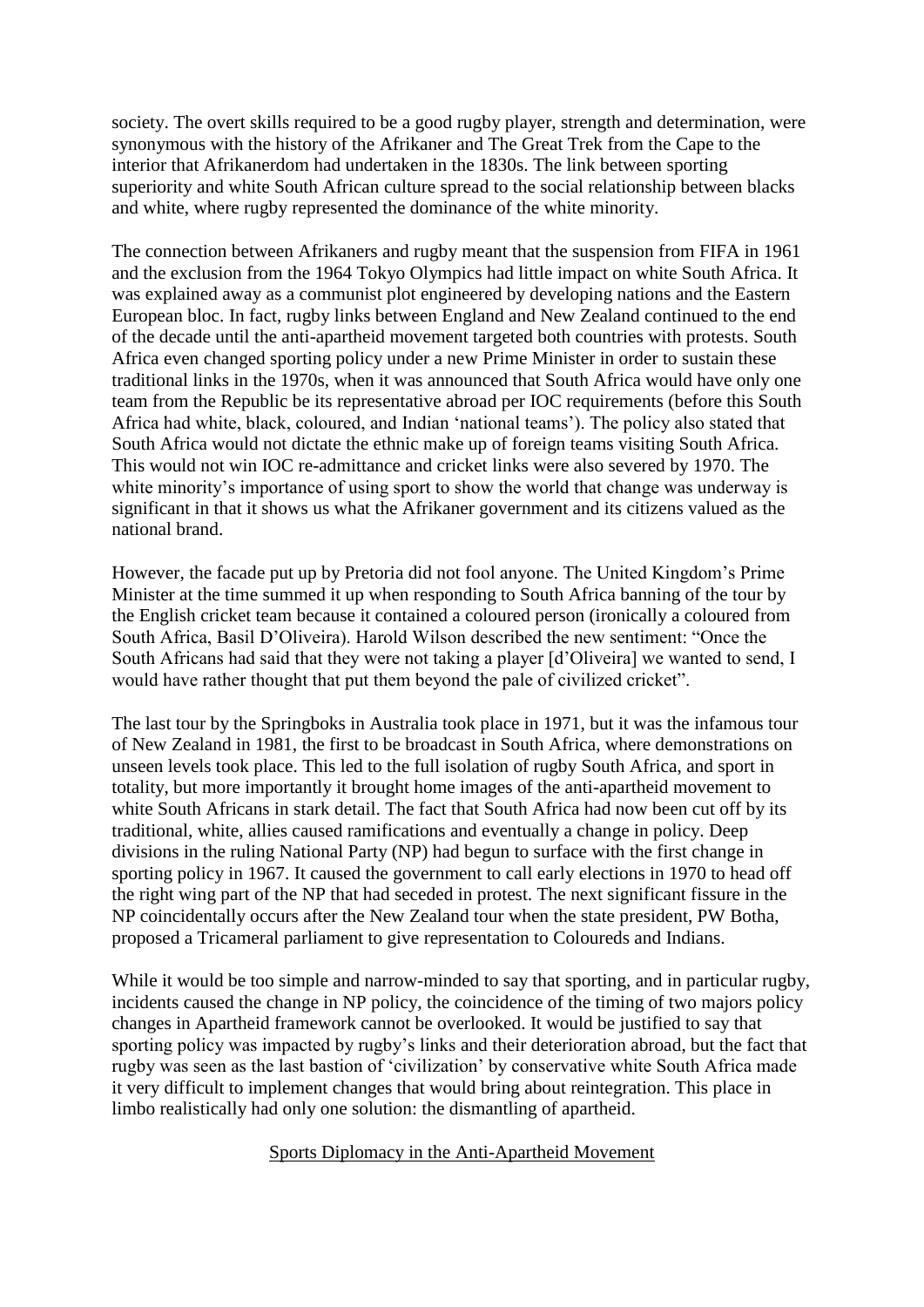The fact that both the South African government and and Anti-Apartheid protesters targeted rugby as the link to the world that South Africa would be most sensitive to losing, shows how important sporting relationships were to the regime, the white citizens of South Africa, and the liberation movement outside of the country. While each type of sanction had its own supporters, economic measures were given top billing as the reason for the dismantling of the apartheid state. Sport analysts show that those who supported harsher economic sanctions concluded in 1989 that "to be politically effective, sanctions would need to cut world-wide purchases from South Africa by at least one quarter" in order to get the desired change in policy. These scholars point out that this finding came just months before the process of the negotiated settlement began with the release of Nelson Mandela in February of 1990. Black and Nauright, writing about the effects of sport on apartheid, conclude that despite the relatively stable security and high standard of living most white South Africans enjoyed, the world had underestimated the strong-willed attitude South Africans would show in the face of cultural (sporting) and economic isolation. This was a likelier explanation for the 'earlier' change in policy.

The longing of South Africans to be accepted as part of the world community is an underestimated factor in the fall of apartheid. Further evidence that sporting diplomacy played a part in South Africa's foreign policy is the appointment of one of the Republic's most experience diplomats to the post of Consul-General in New Zealand. Despite New Zealand having little strategic or economic importance in South Africa's international relations, the sporting link was such that the National Party obviously deemed it of enough importance to send one of its most senior diplomats to the island nation to try to maintain the rugby link.

The fact that rugby had been the first and last linkage to the world by white South Africans should stand as reasonable evidence that the sport boycott, negative sports diplomacy, had a recognizable impact. This is reinforced by evidence in the 1992 referendum where the government used the return of sports relations to secure a 'yes' vote on continuing the constitutional talks with the ANC about the transfer to majority rule. Black and Nauright point out that the head of New Zealand rugby was in South Africa immediately preceding the vote to discuss dates for a tour of South Africa later that year. Externally, sport diplomacy came to be used to large effect by the anti-apartheid movement. When suspension from FIFA and the IOC had little effect, it was the boycotts and protests that followed the Springboks during the overseas tours of 1970 that started the critical part of South Africa's isolation. This is because it was also in 1970 that the United Nations, the Commonwealth, and the Supreme Council for Sport in Africa all issued condemnations of the racist policies of the National Party and of apartheid sport.

The convergence of anti-apartheid political policies and sporting isolation took literal form in the agreement signed by Commonwealth leaders at Gleneagles, Scotland in 1977. The Gleneagles Agreement declared that sporting contact by their associations and sportsmen would cease and the agreement became one of the pillars of the international opposition to apartheid in South Africa. This spelled out in clear regard that South Africa's traditional white capitalist allies, the Commonwealth in particular, were rejecting South African sports as an 'abomination' due to its apartheid policies. As outlined before, when rugby ties were finally cut off with New Zealand, South Africa's isolation in world sport was finally comprehensive.

## The Return of International Sport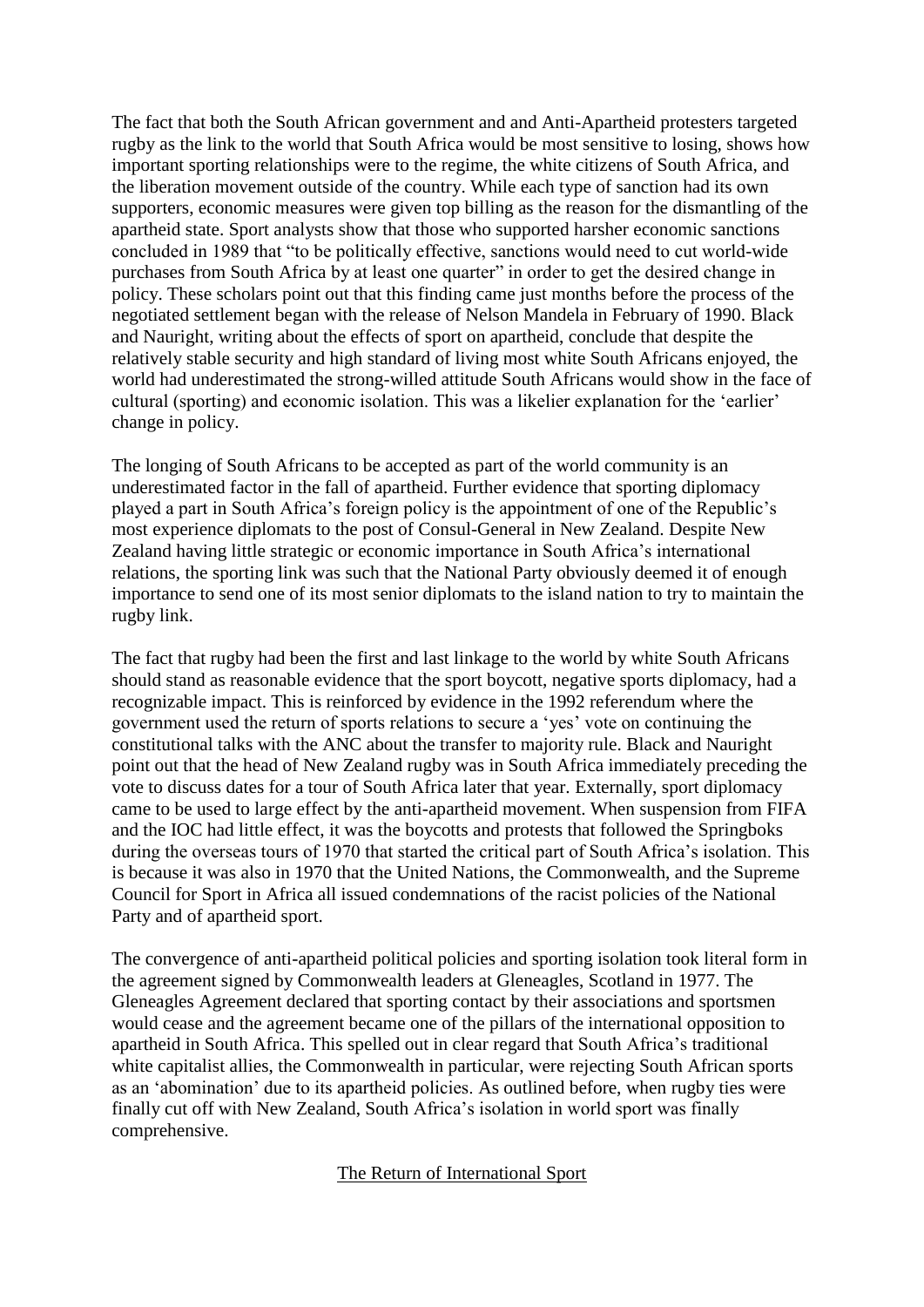When FW de Klerk committed his government to negotiation with the banned African National Congress and released Nelson Mandela, he put in motion events that eventually led to majority rule being established in South Africa, and thus reintegration with the international sporting community. Sports Diplomacy comes to play an important part in welcoming the new South Africa into existence and how South Africa reintroduced itself to the world. Sports played a part in the celebration of the inauguration of Nelson Mandela with South Africa hosting a match in Johannesburg against Zambia, a key ally of the ANC's during apartheid. The hosting of two mega sporting events, the Rugby World Cup and the African Cup of Nations allowed South Africa to use Sports Diplomacy to promote itself as a vibrant, integrated culture, a rainbow nation, and as a new democracy.

The story of Nelson Mandela trotting out in front of 50,000 white South Africans at Ellis Park while wearing a green Springbok jersey is a well known story, but what went under appreciated in the Hollywood movie was the political maneuvers that Mandela and the South African Rugby Union (SARU) undertook to ensure that the event was in fact a nationbuilding moment. To this day the event is recognized by South Africans as *the* moment the rainbow nation was born in the hearts and minds of both black and white South Africans. What is less known are the behind the scenes moves by SARU to make sure that the correct pieces were in place to allow a nation-building and public display of unity shown to the world possible. The choosing of an outsider, a Rhodesian immigrant turned sports reporter, as the CEO of SARU, the selection of a coach who was a former Springbok and widely thought of as one of the most perceptive rugby players in terms of understanding the motives behind the boycott, and the picking of a captain who was media accessible and articulate were all strategic moves made by SARU to make sure that the event broadcast the face of 'new rugby'.

This broad ranging public relations preparation came on the back of racist behavior being outwardly shown at South Africa's first game back on the international scene in 1992. There was fear that the Rugby World Cup would show a South Africa that had not progressed socially and racially. Finally, a piece of the preparation that Clint Eastwood got terribly wrong in his film *Invictus*, the teaching of the new national anthem was of such importance to the coach, Morne de Plessis, that he hired an African language instructor from the University of Stellenbosch to teach the players the correct way to pronounce the Xhosa and Zulu parts of the national anthem. In John Carlin's *Playing the Enemy*, he writes that during one of these sessions, some of the Springboks actually broke down in tears when they learned what the song actually meant, and that their singing of the new anthem in turn brought tears to their instructor. The Africanization of the team, a multi-faceted strategy, was a concerted effort to represent the new South Africa of which Africans were now truly apart of. While the World Cup allowed South Africa to present a new, unified face to the world, it could not have achieved this rebranding of the Springboks and of South Africa had the team not triumphed in spectacular fashion that day at Ellis Park. The carefully created 'new' Springboks were able to successfully coalesce support from both blacks and whites for a variety of reasons, but it was the presentation of this new unity that made for good public diplomacy.

Black South Africa had their moment to reach out to Afrikaners and whites, to incorporate the 'other' into 'their' sport with the hosting of the 1996 African Cup of Nations (ACN). While it has not garnered the same accolades as the Rugby World Cup, the ACN saw a mixing of black and white on the sporting field that the Springboks have yet to attain. There was no need for pressure to be exerted on the national team, who earned the name Bafana Bafana at this tournament, to be racially inclusive as the coach and the captain were white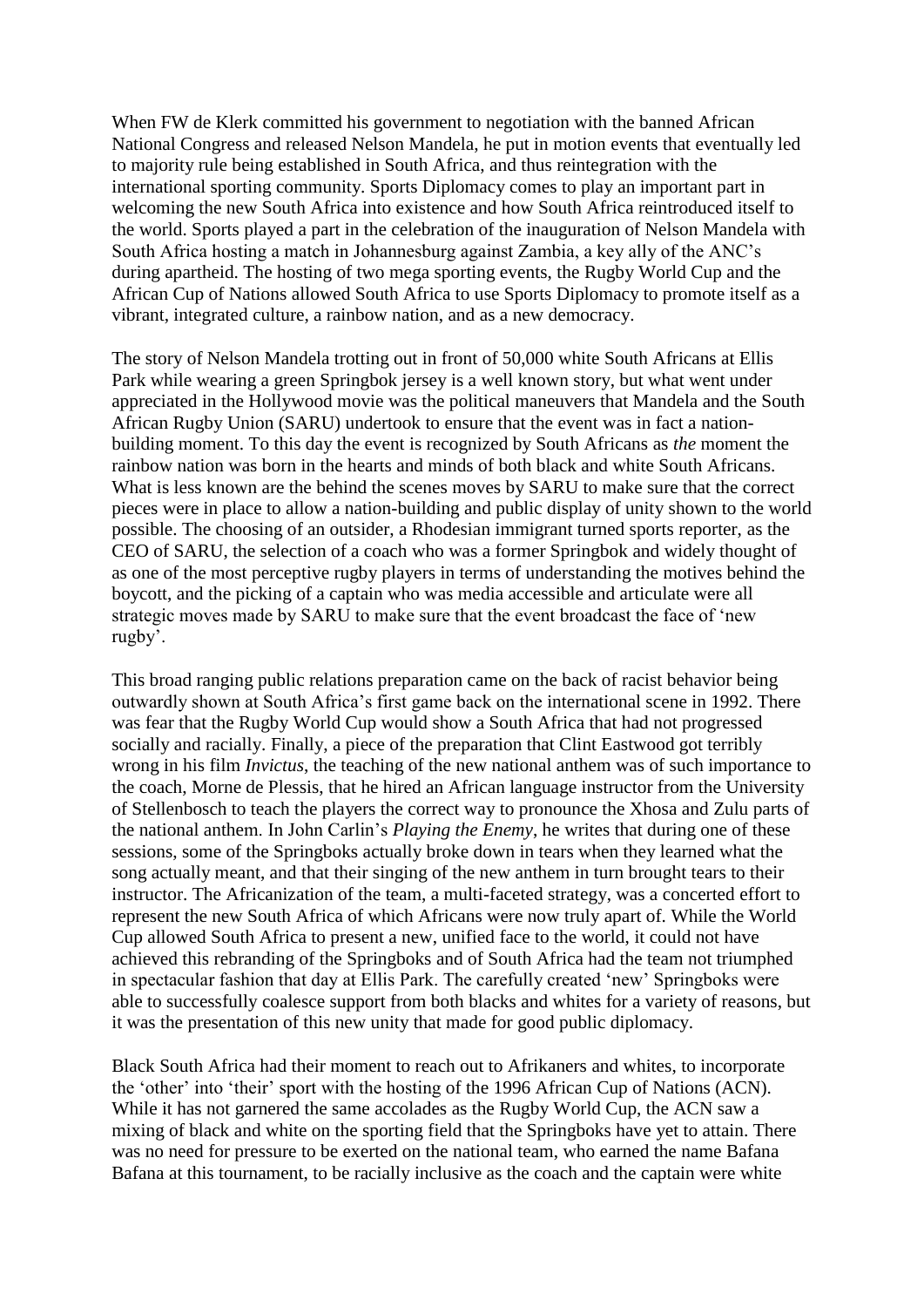South Africans, while the man who scored the brace to win the Cup for South Africa, Mark Williams, was coloured. The scenes at Soccer City, located in Soweto across the Rand from Ellis Park, were very similar to the winning day in 1995, but with an even more diverse racial make up. The standard that the 'white' sport had set put pressure on Bafana Bafana, but when Williams delivered the winning goals against Tunisia, it earned him the nickname 'Nation Builder'.

#### Conclusion

This case study of Sports Diplomacy and how it played a part in South Africa's dismantling of apartheid shows that sports has a vital role to play in public diplomacy strategies. The effects of both the successful hosting of the Rugby World Cup in 1995, and the African Cup of Nations in 1996, both mega sporting events in their own right, led to FIFA granting South Africa the World Cup for 2010. No doubt there are many factors of the campaign that led to the Republic gaining the right to stage the football World Cup that were not covered in this analysis. While that analysis will be for another paper, we can see how sport's impact on global perceptions and internal policies suggest that South Africa's World Cup will serve as it's crowning achievement since the advent of majority rule in 1994.

During apartheid, those South Africans that sought to compete abroad often did so under false names and passports, and on occasion intentionally lost, or placed lower, in competitions so as not to draw attention to themselves or their citizenship. Black South Africans often used sport as a way to emigrate or carve out a place of stability in the chaos that was apartheid. Sport in South Africa came to be a divisive social fracture that kept the multiple races and cultures that make up South Africa apart for nearly a century. Sport was used by the apartheid regime to explain that there was no segregation as blacks simply liked 'their' soccer and Afrikaner's preferred 'their' rugby. Through the international sports boycott, South Africa was isolated culturally from their traditional allies, which brought home the realities of the world's perception of the apartheid regime to ordinary white South Africans. Not being able compete in the sport of their religion, rugby, took a mental toll on South Africans that played a larger part in the victory of the anti-apartheid movement thane it is often credited.

The pictures that were beamed to the world during the Rugby World Cup have been argued as one of the key moments in shaping the world's impression of the new South Africa. This re-attracted the world in terms of engagement, not just on sporting levels, but political and economic as well. With this view it is not unreasonable to say that the public diplomacy created by staging the Rugby World Cup contributed significantly to the return of foreign investment in South Africa and strengthening of trade and other economic links that had been destroyed through the policies of apartheid and the subsequent boycotts and embargoes. Further study is needed to directly ascertain the public diplomacy effects of hosting sporting events and how it impacts economic growth, but the recently finished soccer World Cup makes this an ongoing and exciting research field.

The impact of mega sporting events such as the rugby and soccer tournaments that South African hosted in 1995 and 1996 shaped perception of the Republic in the eyes of the world that little else could. We have seen that mega sporting events focus the world's attention like little else, and that a country's performance as host often has dramatic ramifications in effecting the nation's brand abroad. It was only because South Africa was able to project a brand of reconciliation and unity that it was able to gain re-acceptance into the international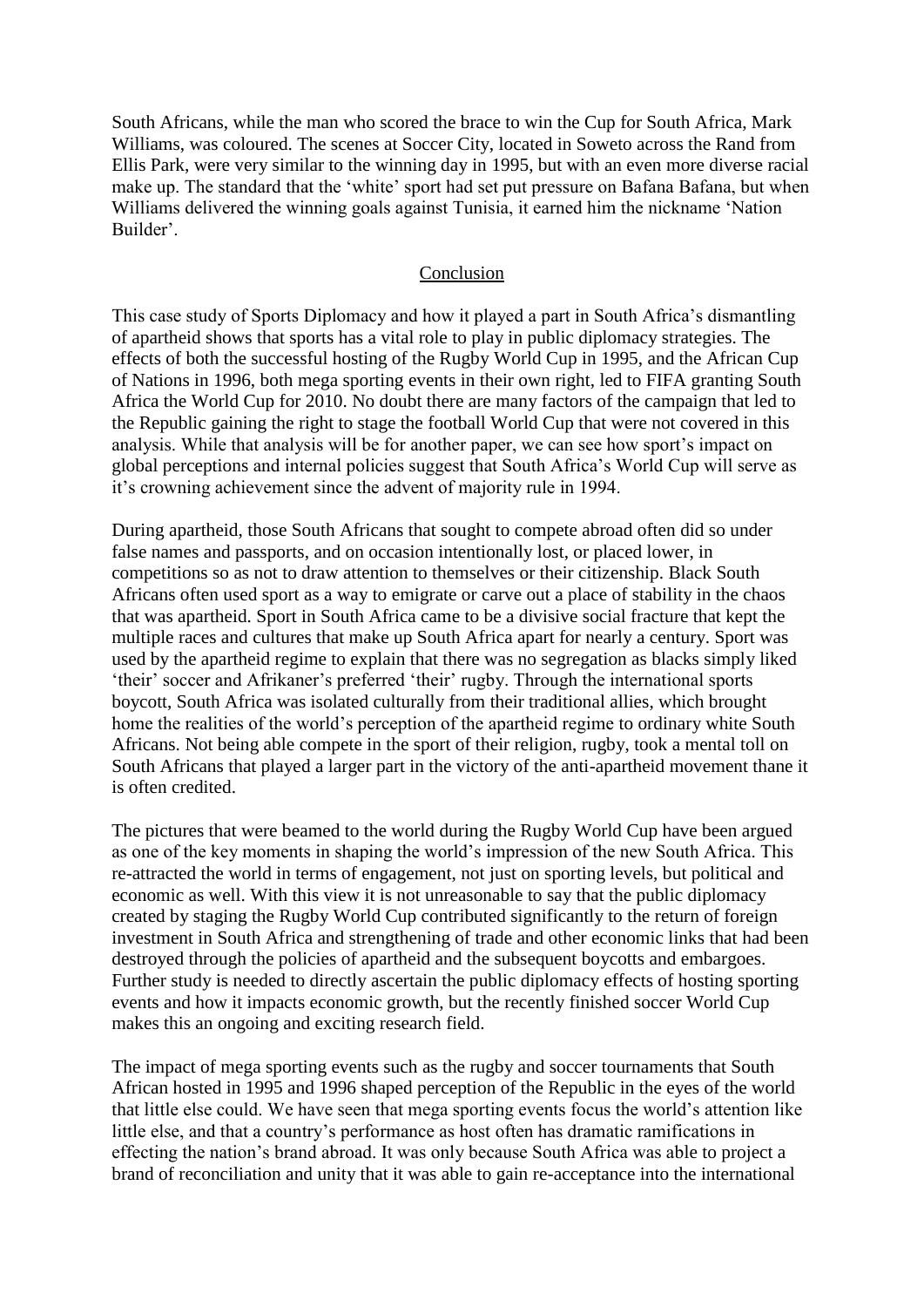sporting community and later be chosen to host the event that brings together people from around the world for an entire month in celebration: the FIFA World Cup.

# PDF: [Sports Diplomacy and Apartheid South Africa](http://theafricanfile.files.wordpress.com/2010/12/sports-diplomacy-and-apartheid-south-africa.pdf)

# Bibliography

Adebajo, Adekeye, Adebayo Adedeji and Chris Landsberg, eds. South Africa in Africa: The Post-Apartheid Era. Cape Town; University of KwaZulu-Natal Press, 2007.

Alegi, Peter. *Laduma!* Soccer, Politics and Society in South Africa, from its Origins to 2010. Pietermaritzburg; University of KwaZulu-Natal Press, 2010.

Archer, Robert and Antoine Bouillon. The South African Game: Sport and Racism. London; Zed Press, 1982.

Armstrong, Gary and Richard Giulianotti, eds. Football Cultures and Identities. London; Macmillan Press, 1999.

Arnaud, Pierre and James Riordan. Sport and International Politics. London; E & FN Spon, 1998.

Author. "Title of Article." Title of Magazine Date: Page(s).

Black, David R and John Nauright. Rugby and the South African Nation. Manchester; Manchester University Press, 1998.

Bloomfield, Steve. Africa United. New York; Harper Perennial, 2010.

Booth, Douglas. The Race Game: Sport and Politics in South Africa. London; Frank Cass, 1998.

Butler, Anthony. Contemporary South Africa. New York; Palgrave Macmillan. 2009.

Cha, Victor D. Japan-Korea Relations: The World Cup and Sports Diplomacy. CSIS Database [<http://csis.org/files/media/csis/pubs/0202qjapan\\_korea.pdf>](http://csis.org/files/media/csis/pubs/0202qjapan_korea.pdf)

Darby, Paul. Africa, Football and FIFA. London; Frank Cass, 2002.

DeVoss, David A. "Ping Pong Diplomacy." Smithsonian Magazine April 2002: Digital

Hentz, James J. South Africa and The Logic of Regional Cooperation. Bloomington; Indiana University Press, 2005.

Jarvie, Grant. Class, Race and Sport in South Africa's Political Economy. London; Routledge & Kegan Paul, 1985.

Latakgomo, Joe. Mzansi Magic: Struggle, Betrayal & Glory – The Story of South African Soccer. Cape Town; Tafelberg, 2010.